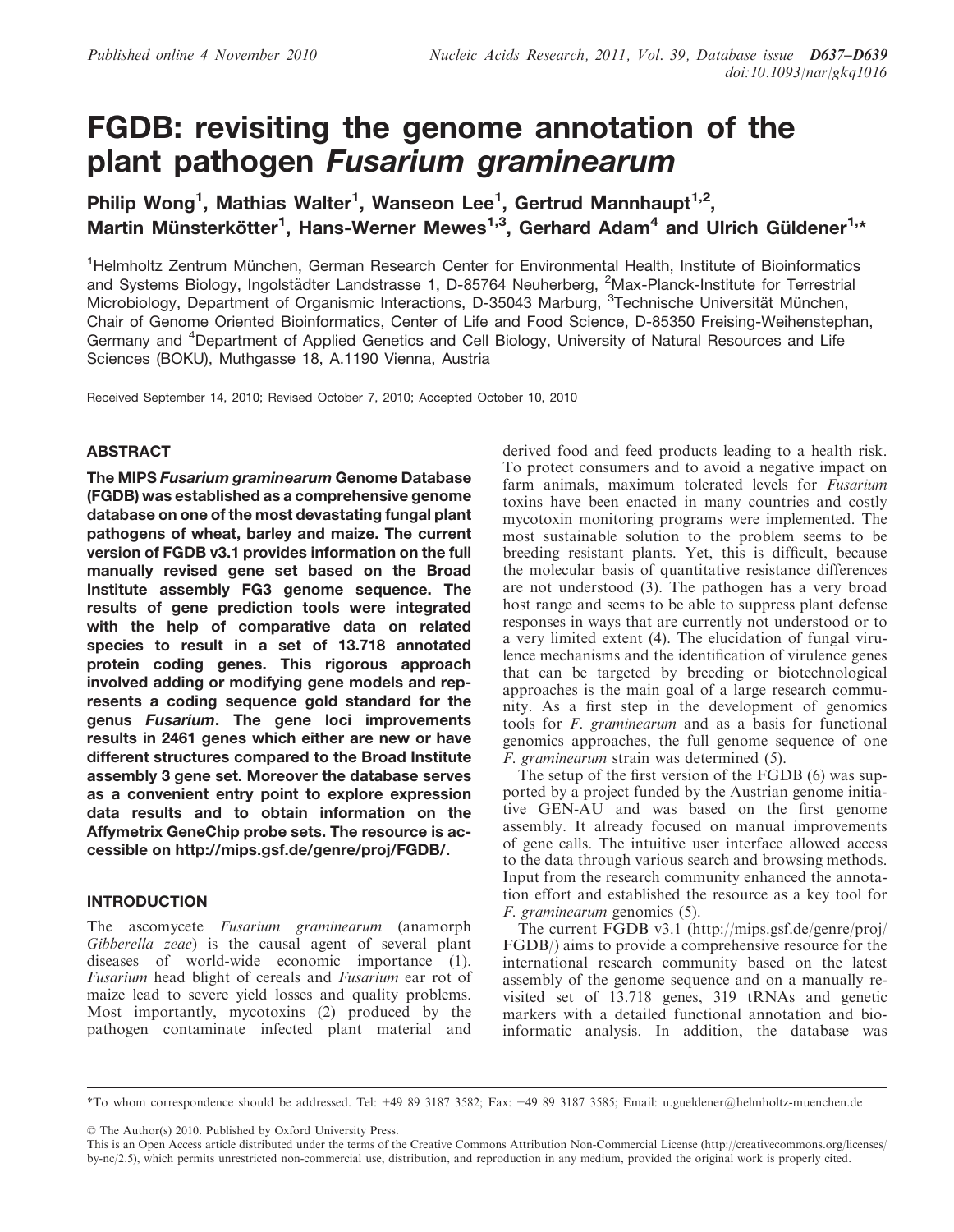expanded to provide convenient access to available GeneChip expression data.

## SOURCE DATA AND CONTENT OF THE **DATABASE**

The source data for FGDB were provided by the F. graminearum sequencing project at the Broad Institute, which is supported by the National Research Initiative being part of the US Department of Agriculture's (USDA's) Cooperative State Research Education and Extension Service. The current content of FGDB v3.1 is based on the Broad assembly 3 resulting in 31 supercontigs (7). The Broad Institute used the previous FGDB version 1 with its manually revised gene calls to improve their current gene set. Based on this set, all gene loci in FGDB v3.1 were re-annotated using a pipeline including (i) Fgenesh with different matrices (www .softberry.com); (ii) GeneMark-ES (8); (iii) Augustus with ESTs, precedingly annotated *Fusarium* models and/ or Neurospora crassa protein sequences as training data or as hints for the predicted model structure (9); and (iv) EST data as well as Blastx data of related Fusarium species (F. verticillioides, F. oxysporum and F. solani). The different models were displayed in GBrowse (10) allowing comprehensive manual validation of the coding sequences (CDSs). The best fitting model per locus was selected manually and in case for required changes, respective gene calls were manually corrected using Apollo (11). The gene identifiers have been retained unchanged from the Broad FG3 gene set if the model was identical. All altered (1770) or newly added gene calls (691) are named FGSG\_15xxx and above. The outdated draft identifiers used for the Affymetrix GeneChip design (fgdxx-xxx, 13 938 genes) (12) and the corresponding FG1 identifiers (fgxxxxx, 11 640 genes) are listed as alias in the entry pages and are linked to Pedant databases for details (13).

The ORF data and resulting protein sequences are imported in the Pedant system for a detailed functional and structural bioinformatic analysis. The core results are re-imported into FGDB for convenient display and indexing. The Pedant analysis details are inter-linked with each FGDB entry. The assembly 1 data were used for the design of an Affymetrix GeneChip (12). The single probes were mapped on the supercontigs using Blat at 100% identity. Probe sets corresponding to gene loci are searchable and visualized in the GBrowse viewer. The initial expression analysis results are integrated for a brief overview on the expression of single genes. Similarity based data (e.g. homology between protein pairs) is retrieved from and interlinked to the Similarity Matrix of Proteins (SIMAP), which is updated on a monthly interval (14).

Comparison of the Broad FG3 and FGDB v3.1 annotated gene sets indicate that 11 257 genes (82%) are exactly the same in terms of exon/intron structure. A total of 2461 genes in the Broad set either have a different structure or are absent from FGDB. A total of 2056 genes in FGDB either have a different structure or are absent from the Broad data. With the evidence of protein similarity to related species, 26 genes in the Broad set have been split into two or more genes in FGDB while 147 genes in FGDB were merged from two or more genes of the Broad set. Overall, FGDB v3.1 contains 383 more introns than the Broad set, with a decrease in mean intron length from 83.4 to 76.6 nt. Both annotation sets have  $\sim 65\%$  of genes annotated with at least one putative InterPro domain (15). The average number of domains annotated per gene for both Broad and FGDB is  $\sim$ 1.7. As judged by confirmation of introns by available ESTs, both Broad and FGDB are of similar quality indicating that the validation of gene calls by available EST data was similarly efficient for both pipelines.

There are 103, 55 and 1651 proteins predicted only in FGDB, only in Broad and in both annotation sets as part of the secretory pathway [TargetP,  $RC < 4$  (16)], respectively. In particular, both Broad and FGDB models now enable secretion prediction of FGSG\_17357 (related to inorganic pyrophosphatase IPP1) and FGSG\_12369 (related to catalase 2) as identified previously in an extracellular proteomics study (17) on models without SignalP signals (18). In addition, FGDB predictions help confirm the secretory pathway membership of hypothetical protein FGSG\_16372 as identified in that study.

### RETRIEVAL OF INFORMATION

The database interface provides basic search options on the sidebar which allows full text search across gene codes, gene symbols and gene description. In addition, the annotation catalogs FunCat (19), Enzyme Class (20), InterPro (14) and Protein Class are browsable. The advanced search page offers access also to invalid gene models which disagree with known evidences, details on the GeneChip data like probe and probe set names and their location (12), tables on tRNAs and a customizable table on protein molecular weights and isoelectric points. The ORF / contig DNA and protein sequences are searchable by Blast.

The single entry page of a gene locus lists information on outdated gene models, alias names and protein classification (six classes from known to hypothetical). Beside physical features like contig coordinates, molecular weight, etc., the hierarchical, functional classification FunCat (19) and EC-number classes (20) as well as InterPro IDs (15) and TargetP (16) results are provided. SIMAP based protein homology data can be retrieved using links grouped by NCBI-based taxonomic categories.

The Pedant links shown in the individual gene records forward to the respective Pedant report pages including alternative views on the DNA level as well as a graphic protein feature view. A small contig pictogram on the right side of each individual gene report page is linked to a GBrowse view allowing graphical browsing of genes, GeneChip probes, EST data and outdated gene models on their corresponding contigs.

To get a brief overview on the initial expression analysis data (12,21–23) for single genes, the 'Expression Data' link placed below the contig pictogram provides a brief description of experiments and presents the expression data for all matching probe sets. In addition, a more comprehensive overview of the most recent expression data is